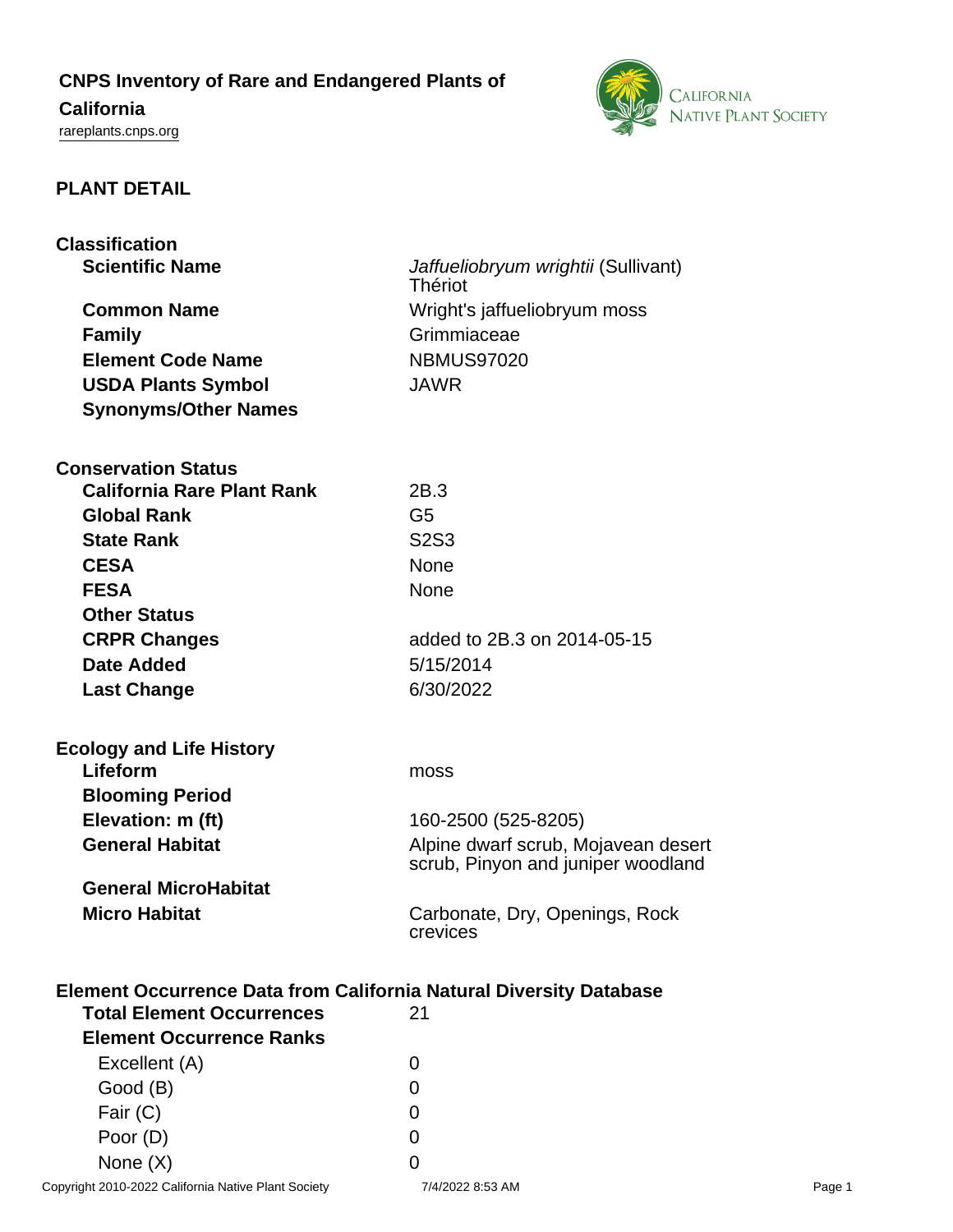| Unknown (U)                | ン1 |
|----------------------------|----|
| <b>Occurrence Status</b>   |    |
| Historical, $> 20$ years   | h. |
| Recent, $<$ 20 years       | 16 |
| <b>Presence</b>            |    |
| <b>Presumed Extant</b>     | 21 |
| <b>Possibly Extirpated</b> |    |
| <b>Presumed Extirpated</b> |    |
|                            |    |

### **Location**

| <b>CA Endemic</b> | No |
|-------------------|----|
|-------------------|----|

# **Counties**

Inyo (INY), Riverside (RIV), San Bernardino (SBD), Tulare (TUL)

#### **States**

Arizona (AZ), California (CA), Colorado (CO), Iowa (IA), Kansas (KS), Minnesota (MN), Montana (MT), Nebraska (NE), Nevada (NV), New Mexico (NM), Oklahoma (OK), Sonora, Mexico (SO), South America (SA), South Dakota (SD), Texas (TX), Wisconsin (WI), Wyoming (WY)

#### **Quads**

Bighorn Basin (3411576), Bristol Lake SW (3411536), Buzzard Spring (3311575), Cadiz Valley SE (3411513), Cadiz Valley SW (3411514), Clark Mtn. (3511555), Clarks Pass (3411515), Conejo Well (3311576), Cottonwood Spring (3311567), Dale Lake (3411526), Fried Liver Wash (3311588), Hayfield Spring (3311565), Hockett Peak (3611824), Horn Spring (3411427), Mortmar (3311558), Pinto Mountain (3311587), Queen Mtn. (3411611), Saddle Peak Hills (3511663), Soda Lake North (3511621), Stepladder Mountains (3411457), Vidal Nw (3411426), Westgard Pass (3711832)

#### **Notes**

Definitions of codes preceding a county and/or quad:

\* Presumed extirpated

(\*) Possibly extirpated

Species may be present in other areas where conditions are favorable. These data should NOT be substituted for pre-project review or for on-site surveys.

# **General Notes**

Similar to J. raui. See Memoirs of the New York Botanical Garden 45:691-708 (1987) for taxonomic treatment.

# **Distribution**

# **Threats**

# **Taxonomy**